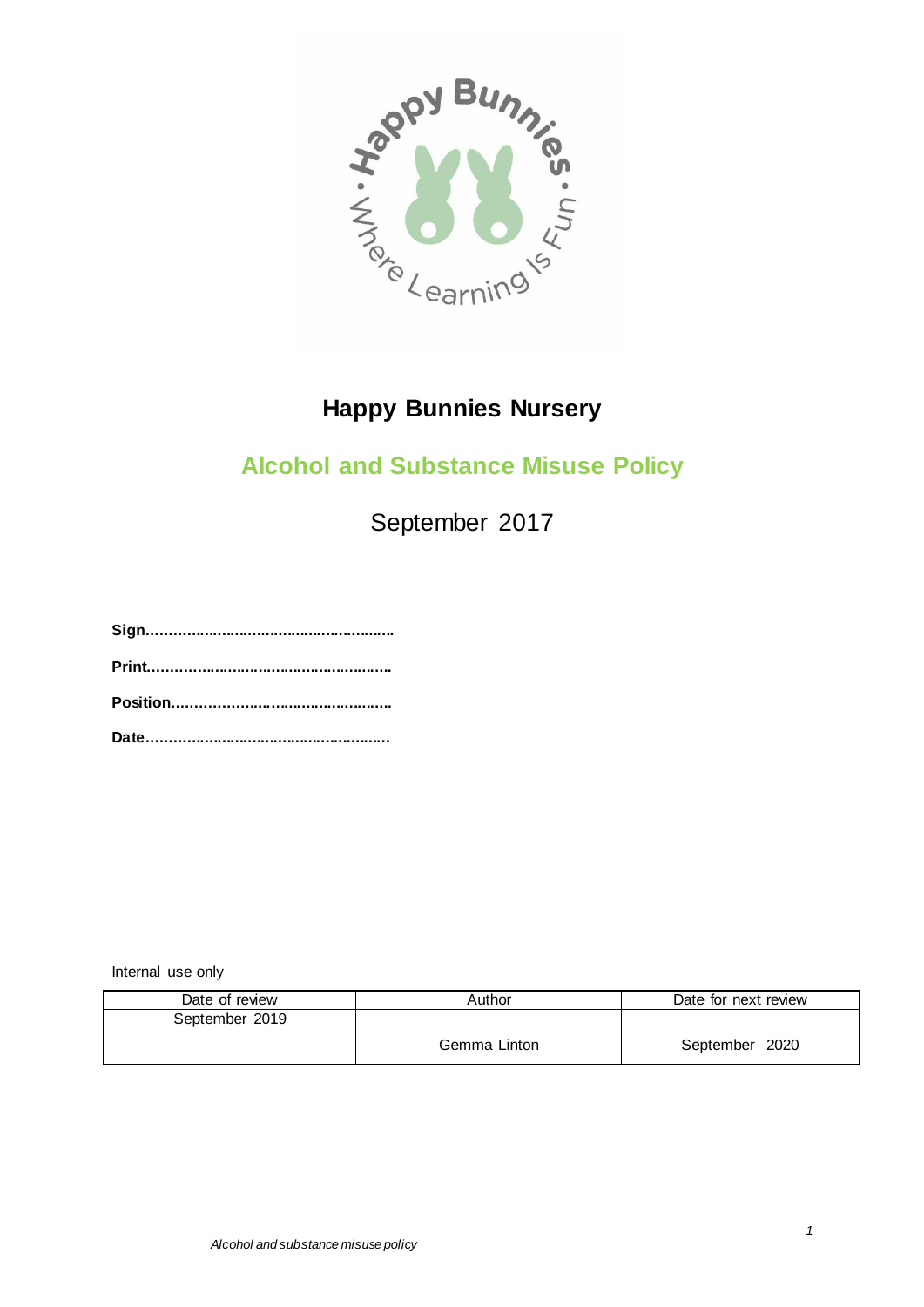### **Alcohol and Substance Misuse Policy**

At Happy Bunnies, we are committed to providing a safe environment that helps to ensure the welfare of the children in our care. This includes making sure that children are not exposed to adults who may be under the influence of alcohol or other substances that may affect their ability to care for children.

#### **Alcohol**

Under the Health and Safety at Work act 1974, companies have a legal requirement to provide a safe working environment for all of their employees.

Anyone who arrives at Happy Bunnies clearly under the influence of alcohol will be asked to leave.

If that person is a member of staff, the member of staff will be suspended and a full investigation will be carried out. This may result in action being taken, including dismissal.

If that person is a parent or carer of a child, the nursery will judge if the person is suitable to care for the child. The nursery may call a second contact from the child's registration form and ask from them to be collected by this alternate person. If a child is thought to be at risk, the nursey will follow the Safeguarding/ Child Protection procedure and the Police/ MASH (Multi Agency Safeguarding Hub) will be contacted.

If anyone arrives at the nursery that appears to be under the influence of alcohol, and refuses to leave or becomes abusive the Police will be contacted.

Staff, students, Parents, carers, visitors, contractor's visitors. are asked not to bring alcohol onto the nursery premises.

#### **Substance misuse**

Anyone who arrives at the nursery and appears to be under the influence of illegal drugs, or any other substance including medication, that affects their ability to care for children, will be asked to leave the premises immediately.

If they are a member of staff, the Nursery will suspend and will complete a full investigation which may lead to disciplinary actions.